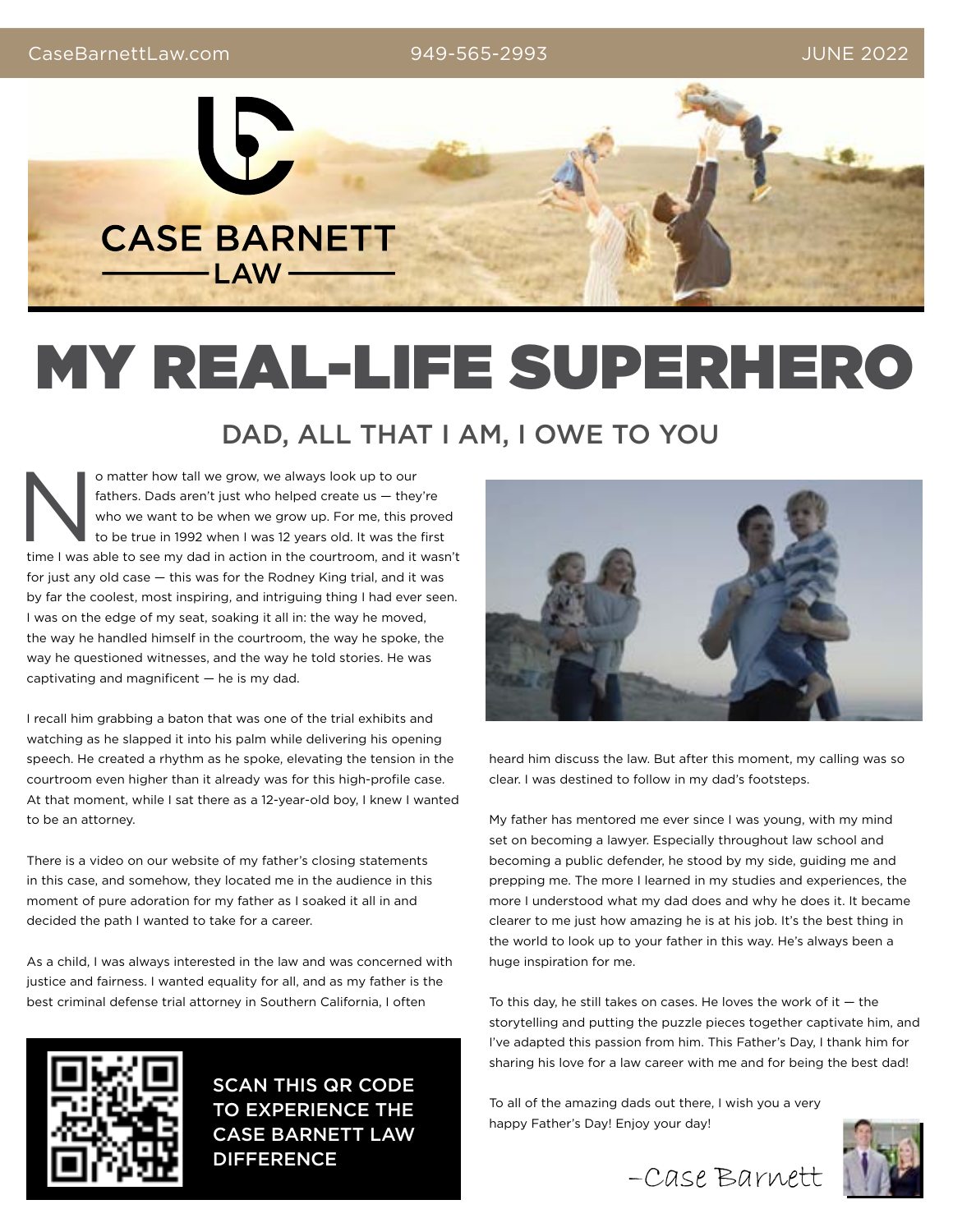## SCHOOL'S OUT! WHAT CAN YOU DO?

### 4 ACTIVITIES TO KEEP YOUR KIDS BUSY

It's summertime, which means your kids are out of school and at home during their break. This is an exciting time because you get to spend more time with your children, but it can also be stressful. Since your kids are not engaged in school every day with their peers, you may have to find ways to keep them entertained during the summer. Luckily, there are a few activities your children can do to stay busy and active while they're on summer break.

#### VIsit your local library.

Make a habit of visiting your local library once a week for your children to pick out books they can read. You can challenge them to see how many books they can complete over the summer. Although your child may read educational books for school, now is their time to pick out something they want to read just for fun. Some libraries offer summer reading programs and activities that your child can participate in. By going to the library over the summer, your child's mind will stay engaged, and their love for reading can increase.

#### Go to local attractions.

In most states, there are history and science museums, art galleries, and zoos that you and your children can visit. If these attractions are statefunded, they often have free admission for visitors. These activities are great if your child is a visual learner. They can touch and interact with exhibits and learn more about history or science. Who said learning couldn't be both fun and educational?



#### Create a craft station.

Do you have creative children? Then a craft station is a perfect activity to get their creative minds turning! You can either go to your big-box store and pick up some arts and crafts supplies, or you can use items from around your home, such as used printer paper, toilet paper rolls, old colored pencils or crayons, and items from nature. If you need inspiration on what to make, you can look online for different crafts your child can create.

#### Visit parks and recreation areas.

Summer camps can be expensive; luckily, some parks and recreation centers host day camps that are much cheaper than private camps. Sometimes they will have daily activities that your child can participate in to burn off some energy. If you're looking for a place where your children can play outside and stay active, going to your local parks is a great resource. If they aren't hosting day camps, you and your children can play outside by throwing a Frisbee, having a picnic, or going on a nature walk.

Summer is an exciting time, and with these activities, you and your child can spend some quality time together!

## **OUR CLIENTS SAY IT BEST**

*"Case and his team are amazing! Dena is awesome. They're all family to us now. Case did not only help us with our case but always checked on us and made sure we are okay. He was always available to take a call or a text even on the weekend or holidays. His team even sent us flowers when we were not feeling well. They were great when we had to attend a court hearing or a deposition. They kept us calm, informed, and positive. We won our case because of this law firm. Best decision was to hire them."*

*–LT*

Thank you.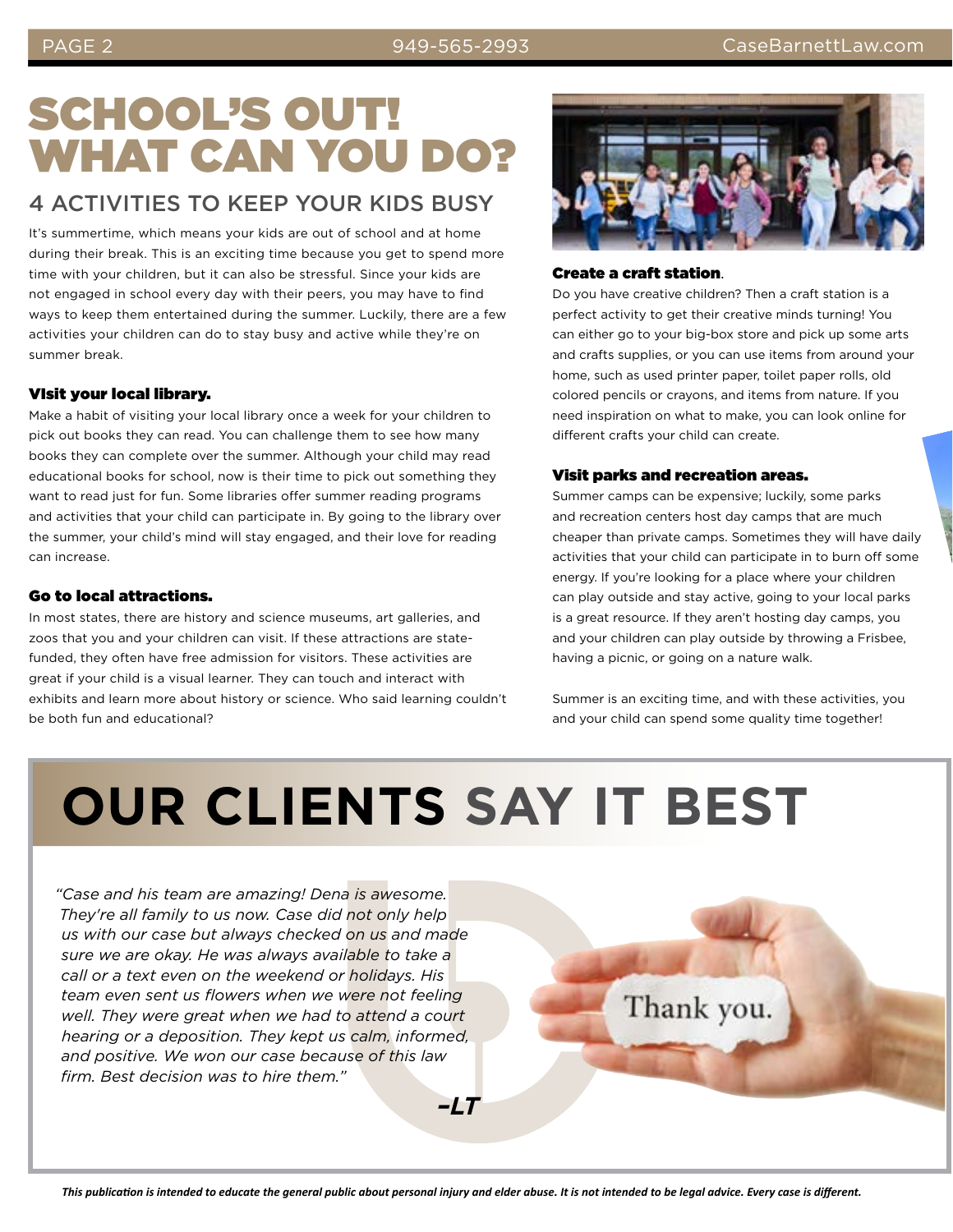### CaseBarnettLaw.com PAGE 3

#### 949-565-2993

## SPAIN TRAVEL GUIDE

### FINN AND HARLOW'S FAVORITE SPOTS IN SPAIN

A few months back, we shared our favorite spots in Portugal, and we had so much fun writing it that we decided to list some of our favorite spots in Spain and tell you a little about our experiences! Overall, Spain is absolutely beautiful and fun, and we really enjoyed learning about the culture. We can't wait to go back!



Galicia, Spain Galicia is a bit of a

hidden gem — not many people go

there because it is a little wetter and greener than other regions, but we had so much fun at different beaches. There are tons of tiny bays and inlets, and there are many huge rock formations up and down the coastlines. Most of the beaches even have white sand, which is gorgeous.

#### Llanes, Spain

Near San Sebastian, Llanes is a cute little beach town with tons to see

and do. The coastal scenery is one of a kind, especially with the surrounding mountains. While we were there, we got to go to a carnival and had a blast!

#### Madrid, Spain

When our mom was in college and studying abroad, she spent a few months in Madrid, the capital of Spain, and because of that, this city will always be dear to our hearts. It's so cool to imagine our mom there while she was in school. The



buildings are so tall, vast, and elegant, and the entire city gives off such a majestic vibe.

#### Seville, Spain

Seville was hands down one of our favorite towns. The food is so amazing! The local people also have great energy and are friendly and welcoming. One of the highlights of our stay in Seville was going to a Flamenco show! Harlow even got a flamenco dress and wore it around!

We hope you enjoyed our guide to our favorite places in Spain! If you ever get to visit, let our parents know! They'd love to chat with you about it!





**HENEVER SAID ANYTHING ABOUT TWO!** 

## MINI NO- $B$ AKE KE LIME PIES

#### **Ingredients**

- 1 cup lime juice
- 2 1/3 cups sugar, divided

*Inspired by FoodNetwork.com*

- 2 sticks unsalted butter, softened
- 14 eggs
- 12 whole graham crackers
- 1/3 cup unsalted butter, melted
- 1 1/2 cups whipping cream
- 1/2 cup powdered sugar
- Lime zest, for garnish

#### **Directions**

- 1. In a medium saucepan over low heat, combine lime juice, 2 cups of sugar, and 2 sticks of butter. Cook until the butter melts.
- 2. In a large bowl, beat the eggs with a mixer and stir into lime juice mixture until combined.
- 3. Bring to a simmer. Stir constantly for 5–7 minutes until thick and creamy. Pour through a mesh strainer.
- 4. Chill lime curd for 2 hours in the refrigerator.
- 5. In a food processor, add graham crackers, 1/3 cup melted butter, and 1/3 cup sugar. Pulse to combine crumb mixture.
- 6. In a bowl, whip the cream with powdered sugar until stiff for topping.
- 7. In 12 small dishes or ramekins, add the crumb mixture, followed by the lime curd. Add whipped topping and garnish with lime zest.